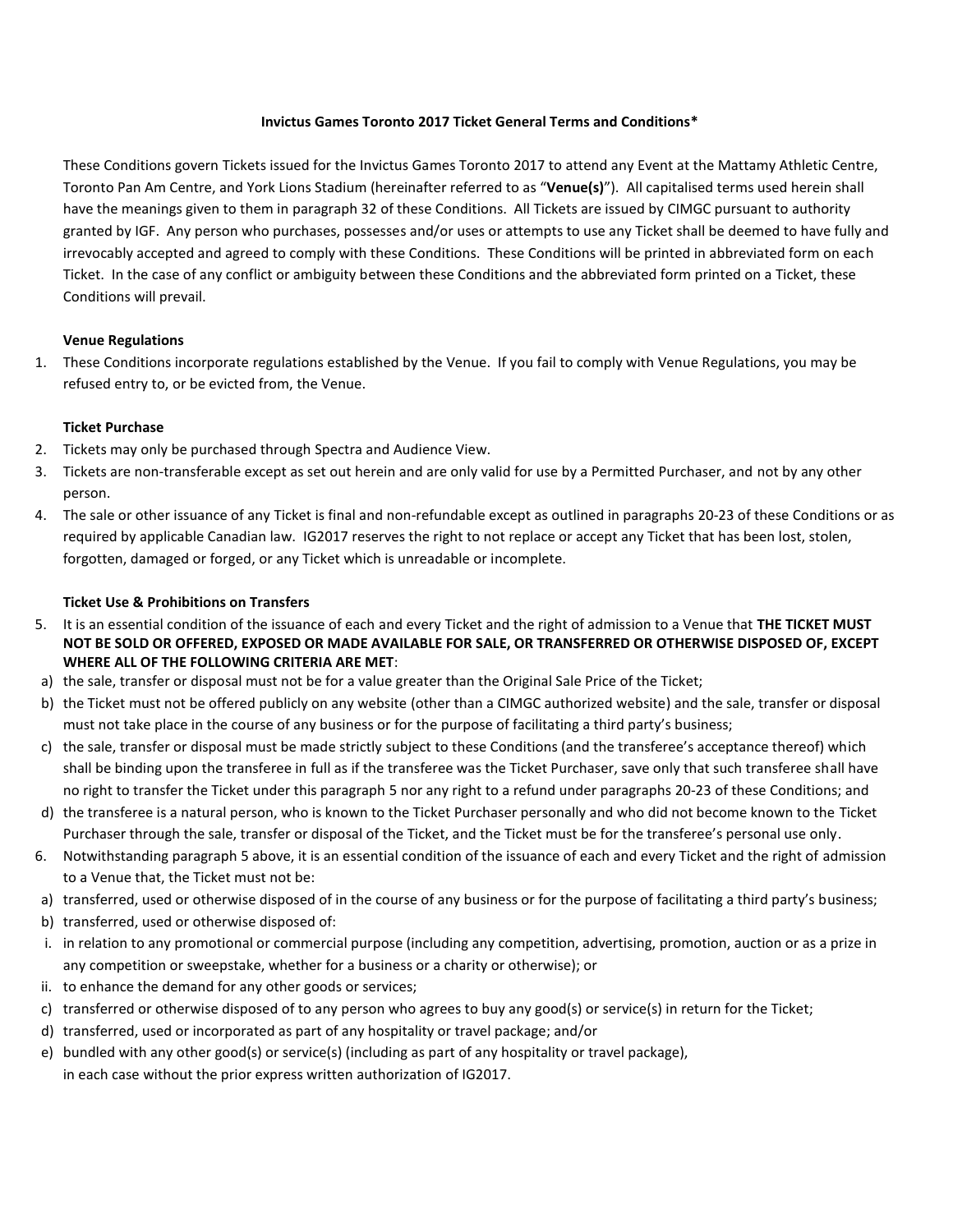- 7. The Ticket Holder must, upon request by IG2017 or any Authorized Person, give a full explanation as to how, from whom (including full contact details) and from where his/her Ticket(s) have been obtained and at what price. If a Ticket Holder fails to provide a satisfactory, or any, explanation, IG2017 may, in its absolute discretion, cancel the Ticket(s) immediately.
- 8. Any Ticket offered for sale, sold, transferred, used or disposed of in breach of paragraphs 5 or 6 of these Conditions may be cancelled and any person seeking to use the Ticket may be refused admission to or evicted from the Venue without refund or compensation, even if the Ticket Holder did not have prior notice of these Conditions or the breach thereof. Further, IG2017 may pursue any other remedies available in relation to the breach.
- 9. Unlawful resale (or attempted resale), counterfeit or copy of tickets is grounds for seizure and cancellation without compensation. Certain maximum resale premiums and restrictions may apply and we cannot be responsible for providing legal advice regarding resale or pricing of tickets. You are responsible for complying with all applicable ticket resale laws. In addition, we reserve the right to restrict or deny ticket purchasing privileges to anyone that we determine to be, or has been, in violation of our policies. Because we do not guarantee the authenticity of tickets purchased from any non-authorized third party reseller (such as brokers or individuals), we recommend that you purchase tickets directly through us, authorized partners or from the venue box office to ensure ticket authenticity. Tickets may not be used for advertising, promotions, contests or sweepstakes, unless formal written authorization is given by us.

# **Venue Entry & Requirements**

- 10. Admission to a Venue will only be authorized upon presentation of a valid Ticket (one Ticket will be required for each person, with the exception of any child aged under 24 months and who will not occupy a separate seat within the venue) and, upon request, proof of identity with valid photograph and signature. A valid Ticket permits the Ticket Holder to occupy, at the relevant Event, the position indicated on that Ticket or such other alternative position as IG2017 may allocate acting reasonably. Any Ticket Holder leaving a Venue will not be guaranteed re-entry.
- 11. Admission to a Venue will be refused to any person noticeably under the influence of alcohol, narcotics or any behaviour-modifying substance, or to any person behaving, or considered by any Authorized Person likely to behave, violently, harmfully or in a manner contrary to public order and/or safety. Admission may be refused to any person who attempts to bring any Prohibited Item into a Venue.
- 12. It is an essential condition of issuance of any Ticket and the right of admission to a Venue that a Ticket Holder is expressly prohibited from:
- a) bringing into a Venue any Prohibited Item including (without limitation) bottles, glass, cans, weapons, fireworks, hard cool boxes, compressed gas containers, flares, air horns, smoke bombs and/or flag sticks; alcohol and/or illegal substances; food and drink other than a small amount of sealed bottled water for personal consumption; banners, signs or materials displaying political, religious, offensive or race-related messages, slogans or images; any item that is dangerous, hazardous and/or illegal or that may be used as a weapon or a missile or that may compromise or otherwise interfere with the enjoyment, comfort or safety of (or pose a hazard to) any person or security at the Venue; and/or any camera or other type of photographic or recording device (of any nature whatsoever and whether capturing still or moving pictures) other than for personal use. Prohibited Items may be removed, confiscated and/or destroyed at the discretion of any Authorized Person;
- b) possessing, bringing into, or using within a Venue any sponsorship, promotional or commercial items or materials (of whatever nature) without the prior written authorisation of IG2017 (the Ticket Holder may be asked to deliver up a copy of any such authorisation upon entry to or whilst within any Venue);
- c) whilst within any Venue, engaging in any form of ambush marketing (whether by invasion, intrusion or otherwise), gambling, conducting any commercial activity whatsoever, or offering (either for free or for sale), selling or possessing items with intent to sell (including, without limitation, drinks, food, souvenirs, clothes, promotional and/or commercial items and literature), in each case without the prior written authorisation of IG2017. Any such items may be removed, confiscated and/or destroyed at the discretion of any Authorized Person;
- d) whilst within any Venue, engaging in disruptive, dangerous or violent behaviour including (without limitation) throwing, casting, thrusting or propelling any object (including, without limitation, onto the Playing Surface), instigating violence, racism or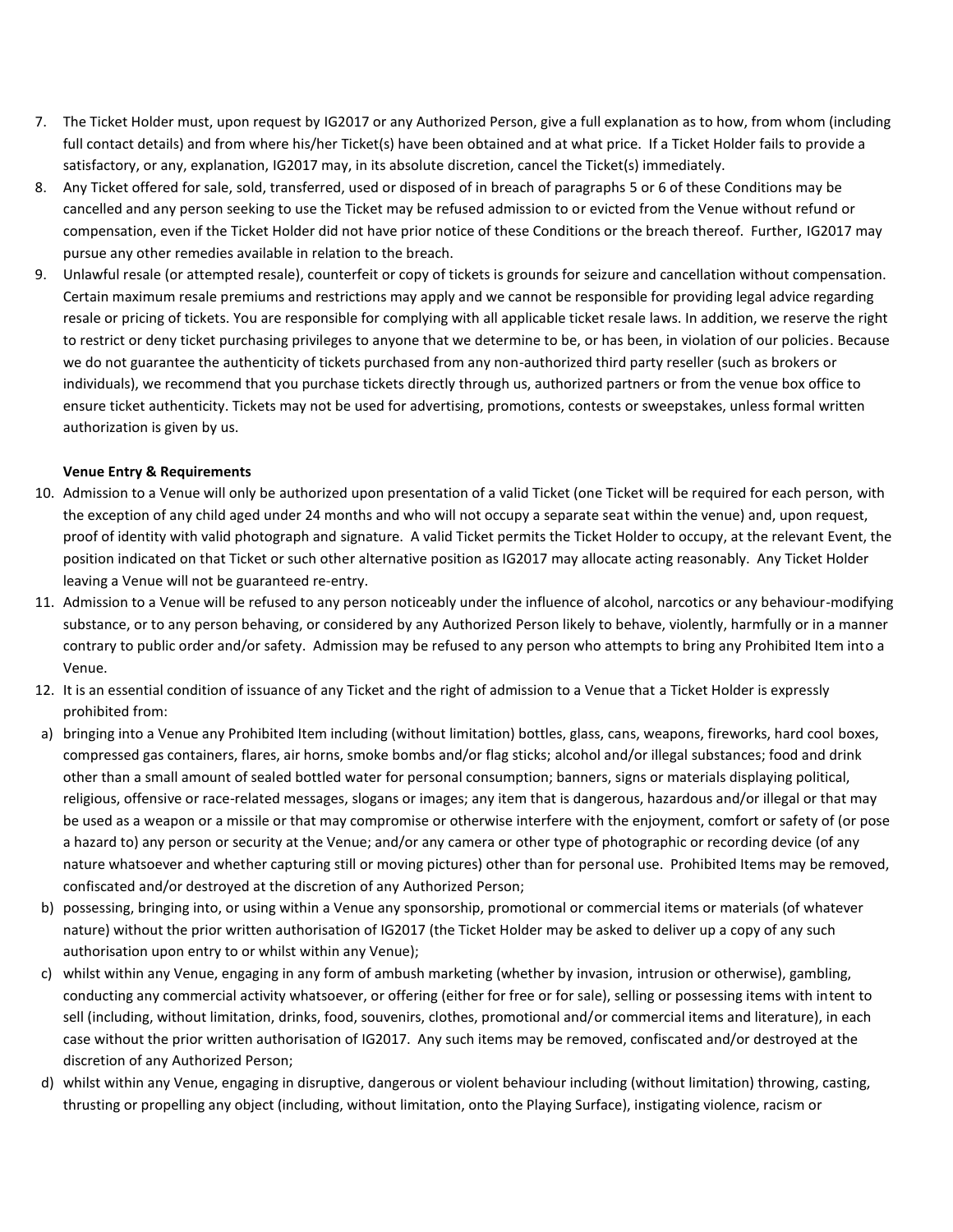xenophobia, behaving in a way that any reasonable person may interpret as provocative, threatening, discriminatory and/or offensive, creating or posing any threat to the life or safety of themselves or any other person(s), or harming any other person(s) in any way; and/or

- e) whilst within any Venue, entering or circulating in restricted access areas or other areas where that person is not permitted, including (without limitation) the Playing Surface, climbing lighting masts, fences, roofs and other apparatus or constructions, or standing on seats.
- 13. No Ticket Holder shall be permitted to enter, attend or remain in attendance at any Venue where that person is banned by any competent authority and/or sport's governing body from attending the Venue or the Event and/or from receiving any Ticket.
- 14. **EACH TICKET HOLDER ADMITTED TO A VENUE ACKNOWLEDGES THAT HIS/HER PRESENCE AND/OR MOVEMENT IN AND AROUND THE VENUE IS AT HIS/HER OWN RISK AND THAT TO THE MAXIMUM EXTENT PERMITTED BY LAW, IG2017 NOR ANY AUTHORIZED PERSONS ARE LIABLE FOR ANY LOSS, DAMAGE AND/OR HARM, INCLUDING (WITHOUT LIMITATION) BODILY OR MENTAL HARM, PERSONAL PROPERTY DAMAGE OR LOSS, OR ANY OTHER LOSS AND/OR HARM ARISING FROM AND/OR OCCURRING DURING HIS/HER ATTENDANCE AT THE VENUE DUE TO ANY ACT OR OMISSION, INCLUDING BUT NOT LIMITED TO, NEGLIGENCE, WILFUL AND/OR INTENTIONAL MISCONDUCT AND, WITHOUT LIMITATION TO THE FOREGOING, EACH TICKET HOLDER AGREES THAT NO CLAIM, COMPLAINT OR PROCEEDING WILL BE BROUGHT IN RELATION TO THE FOREGOING**.
- **15. EACH TICKET HOLDER SHALL INDEMNIFY AND HOLD IG2017 (INCLUDING THE OFFICIAL TICKETING AGENTs), IGF AND ALL AUTHORIZED PERSONS HARMLESS FROM AND AGAINST ALL LOSS, DAMAGES AND LIABILITIES (INCLUDING BUT NOT LIMITED TO THE COSTS OF ENFORCEMENT OR ATTEMPTED ENFORCEMENT OF THESE CONDITIONS) SUFFERED OR INCURRED BY ANY OF THEM IN CONNECTION WITH, RESULTING FROM, OR ARISING OUT OF, A BREACH BY THE TICKET HOLDER OF ANY OF THESE CONDITIONS.**
- 16. For the purposes of safety, security and/or checking compliance with these Conditions, each Ticket Holder shall, if requested by any Authorized Person, co-operate and comply fully with the instructions and guidelines of such Authorized Person (including by producing a valid Ticket and proof of identity with valid photograph and signature). A Ticket Holder may be requested to submit to a body check and/or a search of his/her possessions for the purposes of locating and removing any Prohibited Item, and any refusal by the Ticket Holder may result in refusal of admission to or eviction from the Venue.
- 17. The Ticket Holder acknowledges that he/she is individually responsible for his/her own property brought to and into a Venue (including Prohibited Items) and that there is no storage available at a Venue for any such items.

## **Media & Recordings**

- 18. Photographs or any other recordings of sound or images taken by a Ticket Holder within a Venue may be used for personal, private, non-commercial and non-promotional purposes only. It is forbidden for the Ticket Holder to disseminate at any time, over the internet, radio, television and/or any other current and/or future form or type of media, any sound, image, description or result and/or statistics of an Event (in whole or in part), or to assist any other person(s) in the conduct of such activities. The Ticket Holder is also forbidden from making or distributing broadcasts, commentary, news reports and/or statistics in respect of the whole or any part of an Event, by any means and in any format or media, including (without limitation) any such content made, recorded or captured in still or moving form by mobile phones or by any other form of wireless and/or portable device.
- 19. Each Ticket Holder attending an Event:
- a) acknowledges that he/she is likely to be recorded in a number of media and publicly disseminated;
- b) agrees that perpetual use may be made, free of charge, of his/her voice, image and likeness captured whilst present at or about the Venue (by means of live or recorded video display, broadcast, transmission or other dissemination or recording, photographs or any other current and/or future media technologies) and waives, on an irrevocable, worldwide, perpetual basis, all rights to object to such recording and the broadcasting, transmission or other dissemination thereof in any current and/or future media technologies;
- c) acknowledges and agrees that IG2017 and IGF are the sole legal and beneficial owners of the copyright and any other intellectual property rights of any nature whatsoever in and to any recordings of sound or images taken within a Venue (including future rights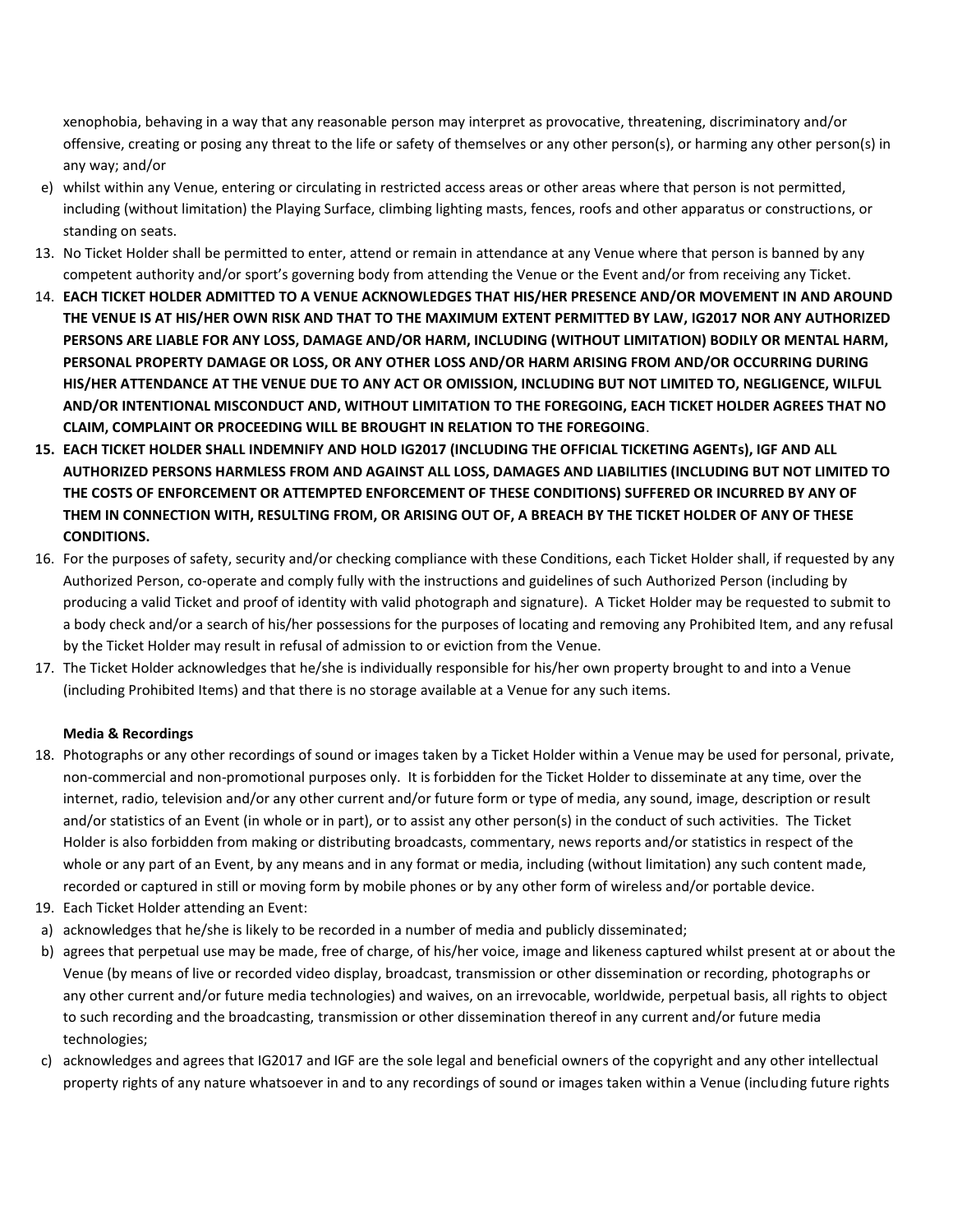to such recordings or to any works derived from such recordings) and waives, on an irrevocable, worldwide and perpetual basis, all rights (including moral rights) in and to any such recordings; and

d) hereby unconditionally and irrevocably grants to IG2017 and IGF a perpetual, exclusive, freely assignable and royalty-free licence to use, adapt, distribute and/or exploit, by any means and in any current and/or future form or type of media or format, any recordings taken by the Ticket Holder within a Venue in breach of paragraph 19 of these Conditions.

## **Refund & Cancellation**

- 20. IG2017 does not guarantee that the Event for which a Ticket is issued will take place at the date, time and Venue indicated on the Ticket. IG2017 reserves the right to make alterations to the time, date and Venue of any Event or other details governed by any Ticket in the event of unforeseen or other circumstances, including (without limitation), force majeure, safety and security concerns. In the event of such alteration, neither IG2017, (including the Official Ticketing Agent), nor IGF will be liable to the Ticket Holder or any other person for any costs, expenses or other losses resulting from such alteration, except to the extent set out in paragraph 21 of these Conditions.
- 21. The following refund policy will apply:
- a) If the Ticket is for an Event which is delayed but completed on the same calendar day, Ticket Holders shall not be eligible for a refund and there will be no Ticket exchanges for another Event.
- b) If the Ticket is for an Event which is interrupted after it begins, and IG2017 determines that it was substantially completed, Ticket Holders shall not be eligible for a refund and there will be no Ticket exchanges for another Event.
- c) If the Ticket is for an Event which commences as scheduled, is interrupted after it begins, and IG2017 determines that the Event was not substantially completed, and the Event is rescheduled to take place as a new Event, the Ticket Holder may:
	- i. Retain their original Ticket for admission to the rescheduled Event; or
	- ii. Retain their original Ticket to apply for a refund for the Face Value of their Ticket(s).
- d) If the Ticket is for an Event which commences as scheduled, is interrupted after it begins, and IG2017 determines that the Event was not substantially completed, and the Event is rescheduled as part of an existing Event (i.e. does not take place as a new Event), the Ticket Holder will receive an automatic refund within 30 working days of the rescheduling of the Event.
- e) If the Ticket is for an Event which is rescheduled, before commencing, to an alternate day or venue the Ticket Holder may:
	- i. Retain their original Ticket for admission to the rescheduled Event; or
	- ii. Retain their original Ticket to apply for a refund for the Face Value of their Ticket(s).
- f) If an Event is cancelled (i.e. not held at all) the Ticket Holder will receive an automatic refund within 30 working days of the cancellation of the Event.
- 22. IG2017 shall not be required to refund any service fees or charges paid in addition to the Face Value of the Ticket (for example, any postage or courier charges) except where required by applicable Canadian law. No interest or costs will be payable in respect of any monies refunded. IG2017 will not be liable for any associated costs, expenses or losses (including, without limitation, any indirect and/or consequential loss, such as for travel to the Venue or any accommodation costs).
- 23. Where application for a refund under paragraph 21 (c) and (e) of these Conditions applies, only the original Ticket Purchaser may apply for a refund. If IG2017 initiates a refund process, the Ticket Purchaser will be advised of the process and the prescribed deadline for refund, through the media or via direct communication, within 15 working days of the cancellation or rescheduling of the Event or the cancellation of the Games. The Ticket Purchaser must follow the prescribed process and deadline and produce the original Ticket in order to be eligible for a refund. To avoid any doubt, IG2017 shall not be required to issue a refund in relation to any Ticket which it reasonably believes has been the subject of a sale, transfer or disposal in breach of paragraphs 5 or 6 of these Conditions.

#### **General**

24. Personal information about a Ticket Purchaser will be collected and stored in accordance with the *Personal Information Protection and Electronic Documents Act*, (S.C. 2000, c.5) ("**PIPEDA**"), as amended. The Ticket Purchaser's personal information will be used to identify the Ticket Purchaser, administer the ticketing process, communicate with the Ticket Purchaser for Games-related purposes,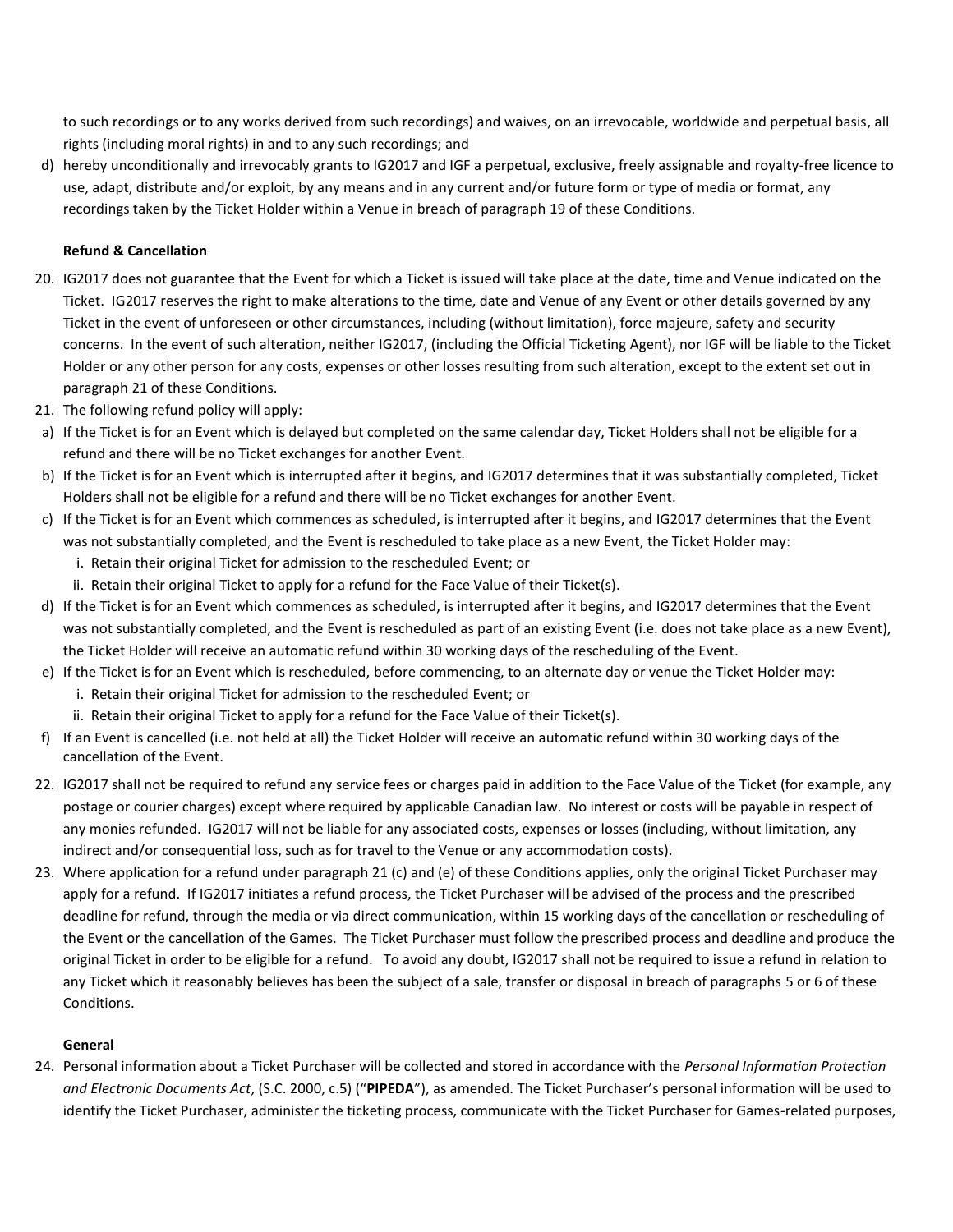and for enforcement and access control purposes. The Ticket Purchaser has a right of access to, and correction of, his/her personal information. Ticket Purchaser personal information will be used and disclosed in accordance with our Privacy Policy, which can be accessed at http://www.invictusgames2017.com. Should you have any questions concerning the collection, use or disclosure of your personal information, please contact Invictus Games Toronto 2017, P.O. Box 20060 Bay/Adelaide Post Office, Toronto, Ontario, Canada M5H 0A1, 416-364-0001.

- 25. In the event that any provision(s) of these Conditions is declared void, ineffective or unenforceable in any respect by any competent court in any jurisdiction, that provision(s) shall be severed to the extent necessary in that jurisdiction, and the remainder of these Conditions will remain in effect as if such provision(s) had not been included and the validity, enforceability and/or legal effect of such remaining Conditions shall not in any way be affected or impaired thereby.
- **26. IG2017 RESERVES THE RIGHT TO MAKE AMENDMENTS TO THESE CONDITIONS FROM TIME TO TIME AT IG2017'S SOLE DISCRETION AND WITHOUT NOTICE (INCLUDING BY AMENDING OR SUPPLEMENTING THE VENUE REGULATIONS).**
- 27. Any information requests or other correspondence in relation to these Conditions should be addressed to: Ticketing Department, Invictus Games Toronto 2017, P.O. Box 20060 Bay/Adelaide Post Office, Toronto, Ontario, Canada M5H 0A1.
- 28. These Conditions will be governed by and interpreted in accordance with the laws of Canada. Any dispute arising from or in connection with these Conditions or a Ticket Holder's attendance at an Event will be submitted to a court of competent jurisdiction in Canada. Notwithstanding the foregoing, IG2017 reserve the right to pursue any legal proceedings in a court of competent jurisdiction in the defendant's domicile, which proceedings shall be governed by and interpreted in accordance with the laws of Canada.
- 29. Any breach of any Condition set out herein may, in addition to any other remedy that IG2017 may have, (including claiming under the indemnity provided in paragraph 15 of these Conditions), and even if the Ticket Holder did not have prior notice of the Condition or the breach, result in the cancellation of the Ticket, the refusal of admission to the Ticket Holder to the Venue, or his/her eviction from the Venue, in each case without refund or compensation. No failure or delay by IG2017 to exercise any right (in whole or in part) under these Conditions shall constitute a waiver of that right, nor restrict any further exercise of that right.
- 30. All Tickets (and the copyright in all Tickets) remain the property of IG2017. In the event of any breach of any of these Conditions by a Ticket Holder, Tickets must, upon the request of any Authorized Person, be delivered up to that Authorized Person. Such actions are without prejudice to other remedies which may include a fine and/or legal action.
- 31. To the fullest extent permitted by law, all implied representations or warranties are excluded.

## **Definitions**

32. When used in these Conditions, the following capitalised terms shall have the following meanings:

*"Authorized Person(s)"* means collectively all Games management, Venue management, Municipal and Provincial law enforcement agencies, contracted security, Canadian Government and local Government agencies responsible for safety and security in connection with the Games, each Venue and each Event, and their respective staff, officials, representatives, officers and volunteers;

"*CIMGC*" means the Canadian International Military Games Corporation and the organizing committee of IG2017. *"Conditions"* means these conditions and the Venue Regulations which are incorporated into these Conditions by reference, together with any amendments or updates to the same issued by or on behalf of IG2017 from time to time; *"Event"* means an official event forming part of the Games, the particulars of which are indicated on the Ticket;

*"Face Value"* means the specified price of the Ticket and any Service Fee (or part thereof) only, and excludes other fees or charges paid by the Ticket Purchaser in respect of that Ticket (including postage or courier charges);

*"Games"* means the Invictus Games Toronto 2017;

*"Handling Fee"* means the fee payable per Ticket transaction or order, charged in addition to the Face Value of the Ticket, for the processing and delivery of Tickets in that transaction or order;

*"IGF"* means the Invictus Games Foundation, that governs the Invictus Games Toronto 2017;

*"Official Ticketing Agent"* means the official appointed ticket agent of IG2017, acting as agent for IG2017;

*"Original Sale Price"* means the specified price of each Ticket plus any Handling Fee (or part thereof) and other charges necessary to affect the sale or trade of that Ticket (including postage or courier charges);